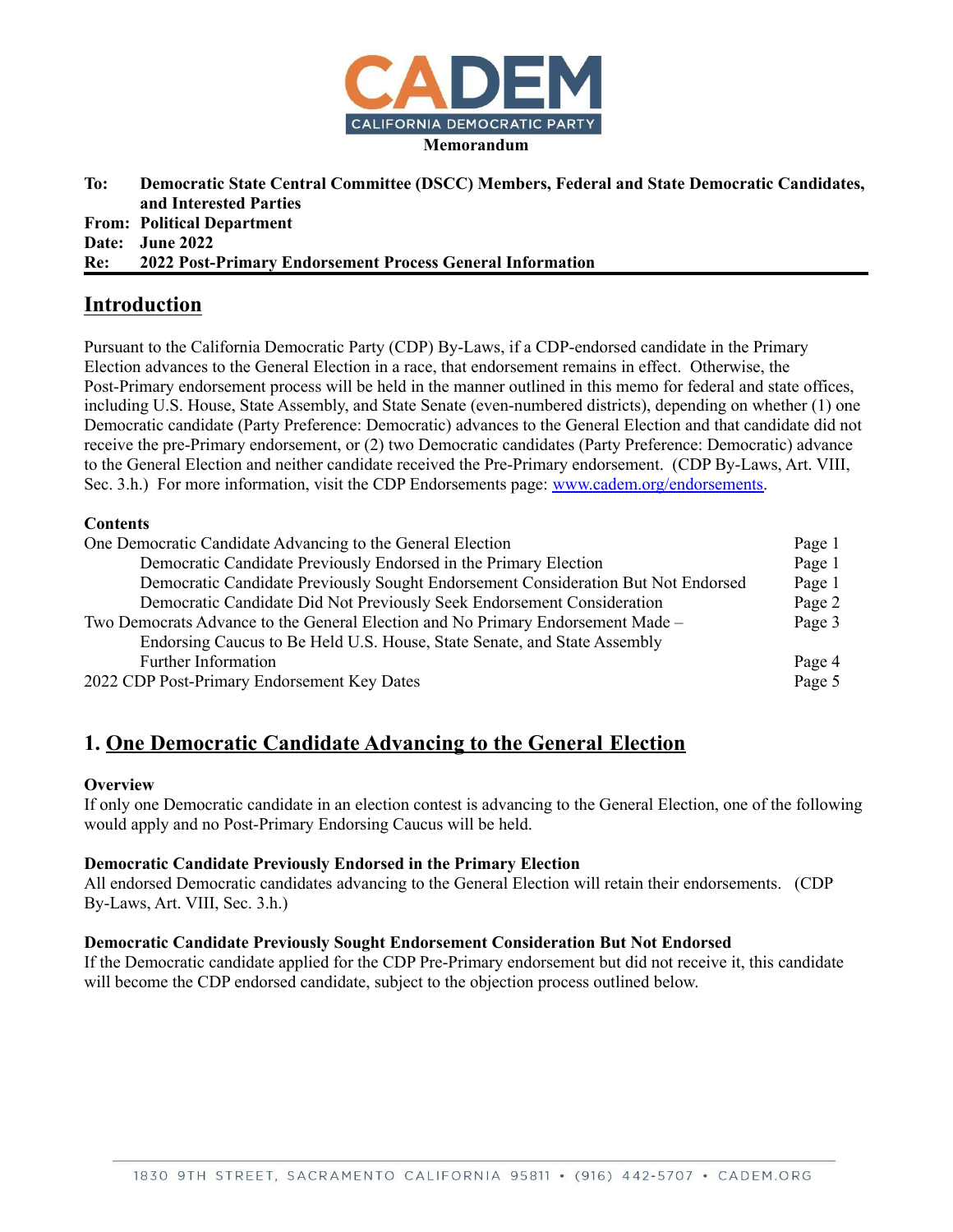### **Democratic Candidate Did Not Previously Seek Endorsement Consideration**

If the Democratic candidate did not seek CDP Pre-Primary endorsement consideration, the candidate may file for CDP endorsement within two (2) days of the Secretary of State's certification of the Primary Election results (by 5:00 PM on Sunday, July 17, 2022) (CDP By-Laws, Art. VIII, Sec. 3.h.(3)) The deadline for the Secretary of State's certification of Primary Election results is no later than 38 days after the Primary Election, which is Friday, July 15, 2022. (Elections Code, Sec. 15501) The candidate will become the CDP endorsed candidate fifteen (15) days after the Secretary of State certification of the Primary Election (Saturday, July 30, 2022), subject to the objection process outlined below.

### Filing for Post-Primary Endorsement

To file for endorsement, a candidate must submit a signed CDP Post-Primary Endorsement Candidate Registration Form and submit the appropriate non-reimbursable filing fee (U.S. House: \$350, State Senate: \$500, State Assembly: \$250) by Sunday, July 17, 2022, 5:00 PM. (CDP By-Laws, Art. VIII, Sec. 3.h.(3).; Art. VIII, Sec. 3.c.(3).)) Additionally, candidates seeking CDP endorsement consideration shall affirm in writing that they have read the most current CDP Platform. (CDP By-Laws, Art. VIII, Sec. 3.c.(3).) The CDP adopts Platform every two years. The current Platform was adopted on March 6, 2022. The platform is available online at [www.cadem.org/platform](https://www.cadem.org/our-party/standing-committees/platform-committee). CDP Post-Primary Candidate Registration Form will be available on CDP Endorsements webpage after the Primary Election at [www.cadem.org/endorsements](http://www.cadem.org/endorsements).

#### **Objection/Appeal Process**

- **Filing** Any Letter of Objection must be made in writing and filed within fifteen (15) days after the Secretary of State's certification of the Primary Election results (by 5:00 PM on Saturday, July 30, 2022) to have the endorsement reviewed by the Election Appeals Committee. (CDP By-Laws, Art. VIII, Sec. 3.h.(2).; Art. VIII, Sec. 3.i.) The deadline for the Secretary of State's certification of Primary Election results is no later than 38 days after the Primary Election, which is Friday, July 15, 2022. (Elections Code, Sec. 15501) The filing shall be made to CDP Secretary and must be signed by 20% of the qualified DSCC Members resident in the relevant district. (CDP By-Laws, Art. VIII, Sec. 3.i.) The filing should be sent to Secretary secretary (@cadem.org), cc Chair Rusty Hicks (chair (@cadem.org), Election Appeals Committee ElectionAppealsCommittee@cadem.org. It can also be sent via fax to (916) 442-5715 or via mail to: 1830 9th St., Sacramento, CA 95811. Please note that the deadline is a *received by* deadline.
- **Letter of Objection Served on the Candidate** The letter of objection must also be served on the candidate in question by the objecting parties by first class mail at the same time that the letter of objection is filed with the CDP Secretary. (CDP By-Laws, Art. VIII, Sec. 3.i.)
- **Elections Appeals Committee –** If an objection is filed, an Election Appeals Committee will make the final determination at a meeting no later than five (5) days after an objection has been filed. The Election Appeals Committee shall be composed of the statewide officers; the Regional Director(s) of the relevant district, two (2) Executive Board members, appointed by the State Chair, from each of the following committees: Rules, Credentials, and Voter Services. (CDP By-Laws, Art. VIII, Sec. 3.i.(1).)

# 2. **In the case of a race where two Democrats advance to the general and one of them is already the endorsed candidate, that endorsement shall remain in effect.**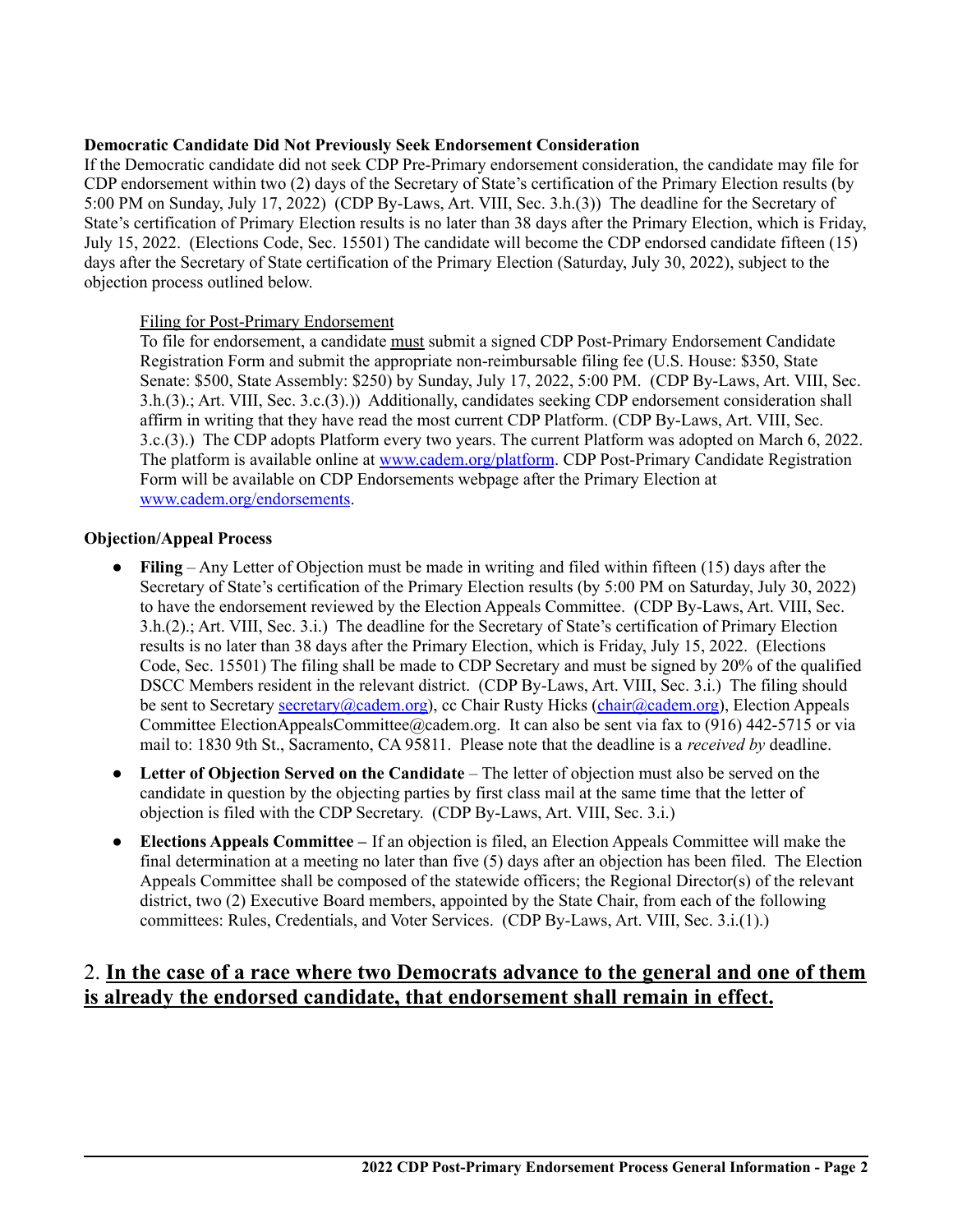# **3. Two Democrats Advance to the General Election and No Pre-Primary Endorsement Was Made – Endorsing Caucus to Be Held**

### **U.S. House, State Senate, and State Assembly**

# **Overview**

If two Democratic candidates in a U.S. House, State Senate, or State Assembly election contests advance to the General Election and neither candidate received CDP Pre-Primary endorsement, the CDP Chair calls a Post-Primary Endorsing Caucus in the relevant district. (CDP By-Laws, Art. VIII, Sec. 3.h.(1).) The exact date and time for each virtual Post-Primary Endorsing Caucus will be made public by July 12, 2022, to be held either Saturday, July 23, 2022, or Sunday, July 24, 2022.

# **Eligible Candidates**

Only candidates who are registered Democrats advancing to the General Election and have requested endorsement consideration are eligible to be considered at the Post-Primary Endorsing Caucus. (Art. VIII, Sec. 1.h.)

# **Filing for Post-Primary Endorsement Consideration**

To file for endorsement, a candidate who did not previously file must submit a signed CDP Post-Primary Endorsement Candidate Registration Form and submit the appropriate non-reimbursable filing fee (U.S. House: \$350, State Senate: \$500, State Assembly: \$250) by July 17, 2022. CDP Post-Primary Candidate Registration Form will be available on CDP Endorsements webpage after the Primary Election at [www.cadem.org/endorsements](http://www.cadem.org/endorsements).

### **Eligible Voters**

Eligible voters are qualified DSCC Members resident in the relevant district as of January 18, 2022 for the 2022 CDP State Convention. (CDP By-Laws, Art. VIII, Sec. 3.h.(1).) DSCC Members who were eligible but have since the appointing deadline died, moved, changed their registration to a district other than the district the election is occurring, or resigned may be replaced by the appropriate appointing authority. (CDP By-Laws, Art. VIII, Sec. 3.h.(1).(b).)

A candidate can obtain a list of eligible voters once the candidate has submitted a completed CDP Post-Primary Endorsement Candidate Registration Form and paid the appropriate filing fee.

### **At the Post-Primary Endorsing Caucus – Voting (Note: 2022 Caucuses Will Be Virtual Not In-Person)**

- **Quorum -** Fifty percent plus one of the credentialed members of an Endorsing Caucus shall constitute a quorum, whether in-person or voting by mail. (CDP By-Laws, Art. VIII, Sec. 3.c.(5).)
- **Voting -** Votes are public per DNC By-Laws and CDP By-Laws. (CDP By-Laws Art. XIII, Sec.3.g.(9)) Voting at the Endorsing Caucus is by signed written ballot, the results of which shall be read off as though it were a roll call vote. Members must be present at the Endorsing Caucus to vote or send in their vote-by-mail ballot to the Regional Director/Convener chairing the Endorsing Caucus. No proxy voting is allowed. (CDP By-Laws, Art. VIII, Sec.  $3.e.(1).(b).$ )
- **Valid Votes** Per CDP By-Laws, in order to vote, and have one's vote counted, at any meeting of This Committee, a member must have timely: (1) paid their dues to the CDP, or had them waived, (2) completed and returned to the proper authority any ballot that may be issued, and (3) agreed in writing to abide by the Code of Conduct (CDP By-Laws, Art. IV, Sec. 7.b.) Each member may vote for one of the candidates who has filed to participate in the endorsement process or vote for "No Endorsement" on the ballot. (CDP By-Laws, Art. VIII, Sec. 3.c.(7).)
- **Threshold** A candidate must receive at least 60% (sixty percent) of the votes of the Endorsing Caucus members present and voting to be endorsed. "No Endorsement" is counted as a vote; however, pursuant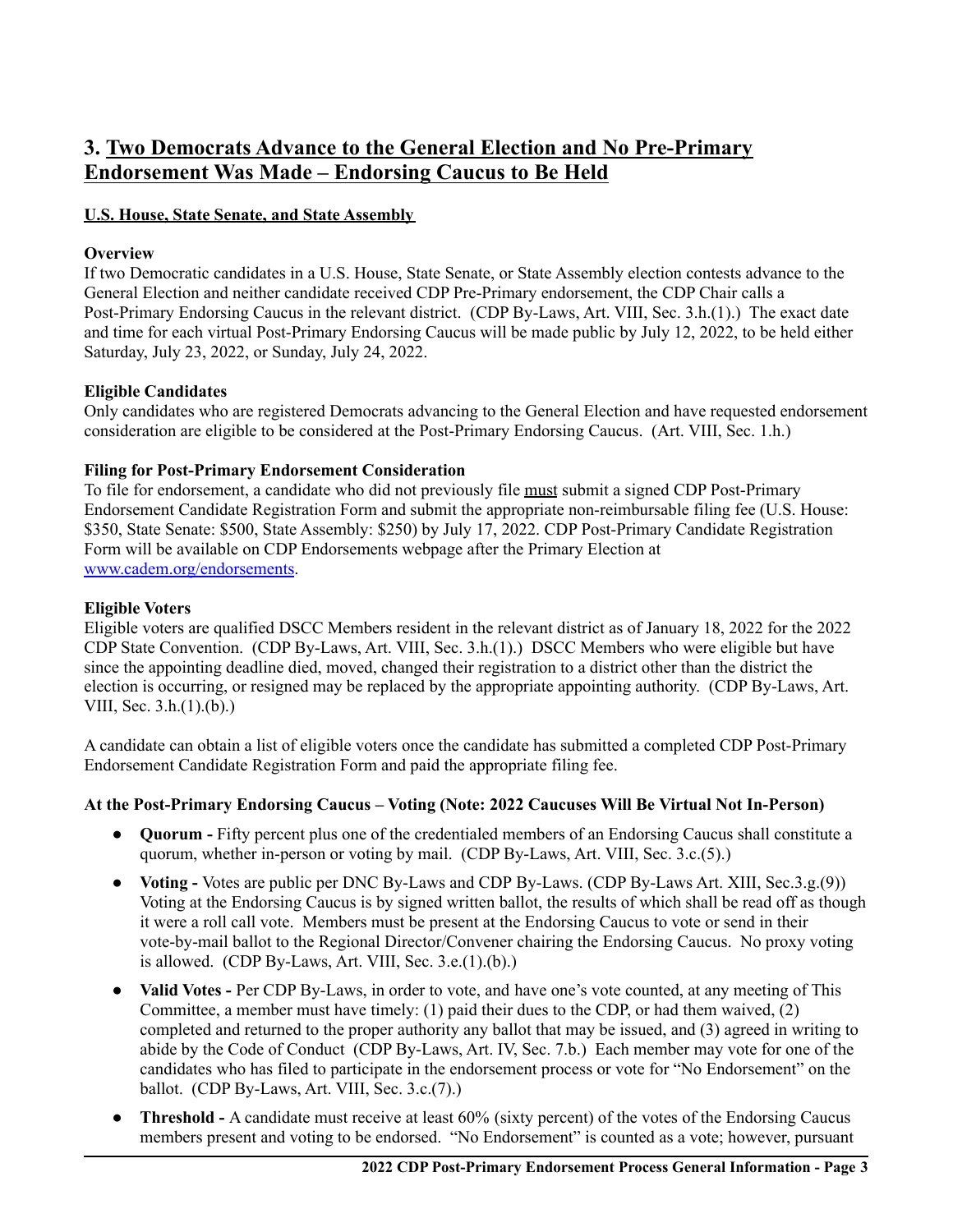to *Robert's Rules of Order,* an abstention will not be counted. If no candidate receives 60% and "No Endorsement" fails to achieve a majority, it is deemed that the Endorsing Caucus has failed to make an endorsement and the position is "No Consensus." (CDP By-Laws, Art. VIII, Sec. 3.c.(9).)

- **One Endorsed Candidate -** The Endorsing Caucus may not endorse more candidates for an office than the number to be elected for that office. (CDP By-Laws, Art. VIII, Sec. 1.i.)
- **Endorsement -** The decision of the Endorsing Caucus shall become the official endorsement of the California Democratic Party and is effective at the end of the Endorsing Caucus. (CDP By-Laws, Art. VIII, Sec. 3.e.(1).(b).)

### **Objection/Appeal Process:**

- **Filing -** Any objection must be made in writing and filed within two (2) days of the Endorsing Caucus by 5:00 PM with CDP Chair Rusty Hicks and must be signed by either: (1) a majority of the five statewide officers or (2) 20% of the DSCC members of the Endorsing Caucus of the relevant district. (CDP By-Laws, Art. VIII, Sec. 3.e.(1).(b).) The filing should be sent to Secretary (secretary (academ.org), cc Chair Rusty Hicks ([chair@cadem.org\)](mailto:chair@cadem.org), Election Appeals Committee (ElectionAppealsCommittee@cadem.org). It can also be sent via fax to (916) 442-5715 or via mail to: 1830 9th St., Sacramento, CA 95811. Please note that the deadline is a *received by* deadline.
- **Elections Appeals Committee -** If an objection is filed, an Election Appeals Committee will make the final determination at a meeting no later than five (5) days after an objection has been filed. The Election Appeals Committee shall be comprised of the statewide officers; the Regional Director(s) of the relevant district, two (2) Executive Board members, appointed by the State Chair, from each of the following committees: Rules, Credentials, and Voter Services. (CDP By-Laws, Art. VIII, Sec. 3.e.(2).; Art. VIII, Sec. 3.e.(3).)

# **Further Information**

More information is available on the CDP Endorsements webpage at [www.cadem.org/endorsements](http://www.cadem.org/endorsements). If you have any questions, please feel free to email [endorsements@cadem.org](mailto:endorsements@cadem.org) or contact (916) 442-5707.

*The CDP By-Laws supersede any information provided by staf regarding the endorsement process. A current* copy can be found on our website at [www.cadem.org](http://www.cadem.org). \*This memo may be updated based on amendments made *to the By-Laws regarding the CDP endorsement process or logistics planning details.*